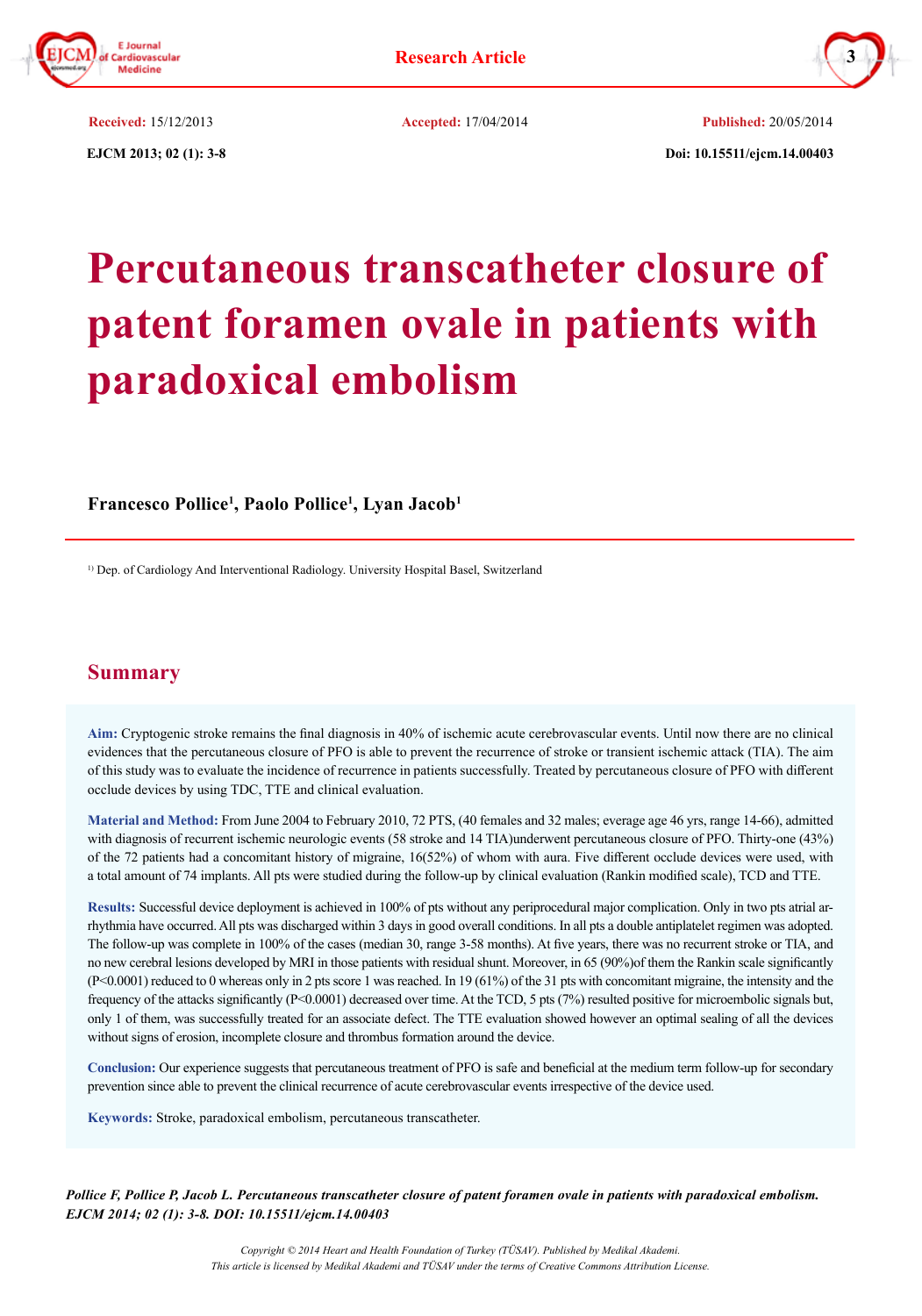



## **Introduction**

Percutaneous transcatheter closure of patent foramen ovale in patients with paradoxical embolism. Cryptogenic stroke remains the final diagnosis in 40% of ischemic acute cerebrovascular events. Until now there are no clinical evidences that the percutaneous closure of patent foramen ovale (PFO) is able to prevent the recurrence of stroke or transient ischemic attack  $(TIA).$ <sup>(1,2)</sup> Stroke is the leading cause of disability and the third leading cause of death in the developed Countries. Stroke by cardiac source is provoked by various reasons, but PFO, especially if associated with atrial septal aneurysms (ASA) is among the most frequent and complex to investigate. Identifying the cause of neurologic ischemic syndromes is essential to any strategy intended to prevent the catastrophic consequences of cerebral infarction.

Since the initial reports of unexpectedly high prevalence of in younger patients with cryptogenic stroke appeared in 1998, there has been growing interest and experience in diagnosing and treating these patients both medically and/or with percutaneous closure in particular for the potential to eliminate paradoxical embolism via PFO that is a likely mechanism for stroke in these patients.<sup> $(3,4)$ </sup> The aim of this study was to evaluate the incidence of recurrence of stroke and/or TIA in patients successfully treated percutaneously by using five different well established occlude devices through transcranial Doppler (TCD), transesophageal echocardiography (TEE) and clinical evaluation. Moreover we try to understand whether the selection of the device can influence the outcome in the middle and long term follow-up.

# **Material and Method**

From February 2004 to November 2009, 72 consecutive patients, (40 females and 32 males), average age 46 years, range 14-66), admitted with diagnosis of recurrent ischemic neurologic events (58 stroke and 14 TIA) confirmed by cerebral imaging, underwent percutaneous closure of PFO by using five different occlude devices. Three PTS were scuba-divers and 31 (44%) of the 72 PTS had a concomitant history of migraine, 16 of whom (51%, that is the 22%of total amount) with aura. In 18 pts (25%) the PFO was associated with

ASA. According our protocol, the gold standard method for diagnosing PFO in symptomatic patients was been  $\text{TEE}^{(5)}$  associated with TCD evaluation. The TEE was performed during intravenous injection of agitated saline as a contrast agent, usually accompanied by provocative maneuvers as Valsalva. TCD was performed with intravenous agitated saline in all patients generally without sedation according to the Venice Consensus Conference in 1999 and showed the appearance of reflective bubbles in the intracranial circulation with or without "curtain" effect. Provocative measures are imployed, and the timing of the appearance of contrast after such maneuvers allowed to distinguish between intracardiac and extracardiac (e.g. pulmonary arteriovenous fistula) shunts.

In all patients a permanent from moderate to severe right-to-left shunt was found. PFO length generally range from 4 mm to 25 mm(average 12-13 mm). patients with alternative or additional sources of thromboemboli( atrial fibrillation, deep vein thrombosis) 6 were exclude from the percutaneuos treatment. The detection of inherited thrombophilic disorders, in particular factor V Leiden and prothrombin gene mutation in six patients of our opulation study since is a risk factor of paradoxical embolism in subjects with PFO, in our thought, did not represented a contraindication for percutaneous closure.

The selection of the appropriate occlude device was made taking in account the morphology of the defect (septum primum and septum secundum characteristics) and the association with an aneurysms of a fossa ovalis (ASA) defined according the definition of Mugge et  $al^{(7)}$  As an interatrial septum of abnormal mobility with protrusion of the septum into the left or right atrium of leatst 10 mm beyond baseline, or with other atrial defects. Altogether, 74 occluder device s were implanted. In particular, we implanted 27 Premere Occlusion System (St Jude Medical Inc., Maple Grove, MN, USA), 28 Amplatzer Occluder, 12 Atriasept, 5 Biosatar (NMT Medical Inc, Boston, MA, USA), 2 Solysafe System.

In two patients implantation of a double devce was performed due to the persistence of a moderate right to left shunt after the procedure. The Amplatzer PFO or cribiform device was selected in case of highly redundant and floppy septum primum, associated ASA,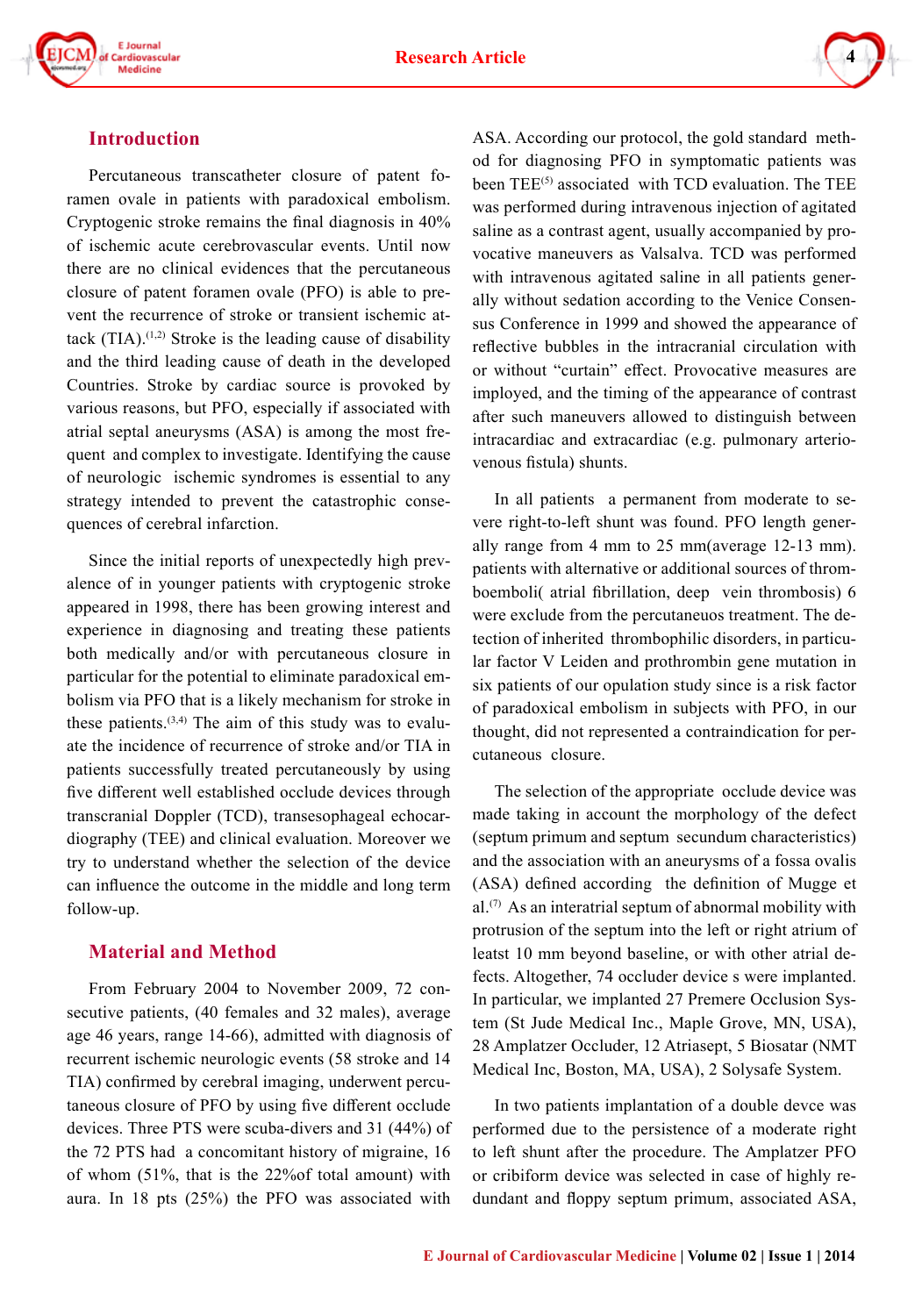

or when septum primum tissue was plentifully defective or showed multifenestrated aspect. The Premere device, due to its low profile, was chosen in case of tunnel–like morphology especially with very long channels (>15mm), in absence of ASA, in presence of a PFO with minimal distance between the two septa and a medium or long longitudinal diameter.

The Atriatsept was selected in those patients presenting a septum secundum very thick or complex connections between the two septa. The introduction of intracardiac echocardiography $(8)$  (ICE) Acunav 8 fr, Acuson Siemens) has made intraprocedural TEE necessary only in the first 12 treated patients of our series, so the procedure was performed using local anesthesia under mild conscious sedation in less than 20 minutes in almost all patients. Bilateral venous access was gained via the right and left femoral vein and the PFO was catheterized using a multipurpose catheter under ICE guidance. The difference occluder devices were implanted in accordance to the specific Company implantation recommendations.

All patients received 100IU/Kg heparin i.v. at the time of the procedure and antibiotic prophylaxis. All treated patients were studied during the follow-up by clinical neurologic evaluation (Rankin modified scale) and TCD with microbubbles test in basal condition and after Valsalva manoeuvre at 6 months and by transthoracic echocardiography at 1.6 and 12 months. If at 6 months a moderate shunt is detected (>10 microbubbles), transesophageal echocardiography was performed. The follow-up was 100% complete in all treated patients.

### **Results**

Successful device deployment is achieved in 100% of patients without any intra or periprocedural major complication. Only in two patients atrial arrhythmia have occurred: in one case within the first hours after catheter-based therapy and and spontaneously cessed, while in the second successful DC shock cardioversion was performed at the end of the procedure. In the follow-up period only one patient developed some episodes .

In the follow-up period only one patient developed some episodes of paroxysmal supraventricular tachycardia that convert back to sinus rhythm spontaneously. Significantly, the use of a double vein approach for ICE probe introduction and implantation procedure did not increase the overall incidence of periinterventional vascular complications (1 patient with a small arteriovenous fistula which didn't require surgical treatment but only pressure bandage). All pts were discharged within 3 days in good overall conditions.In all pts a double antiplatelet regimen was adopted for 3-6 months. All patients received a scheme for prophylaxis of bacterial endocarditis as usually recommended for all adult congenital heart diseases.

The follow-up was complete in 100% of the cases (median 30, range 3-58 months). At five years of follow-up there was no recurrent episode of stroke and/ or TIA documented by nuclear magnetic resonance (NMR) and neurological examination, and no cases of recurrence of acute cerebrovascular events was observed in older patients irrespective of the device used.

Moreover, in 52 of them (89.6%), the Rankin scale reduced to 0 whereas only in 4 patients score 1 was reached. In 19 of the 31 patients with concomitant migraine (61%), the intensity and the frequency of the attacks decreased over time in particular in those forms of migraines preceded by aura, while the others form of headache don't seems to improve particularly after the closure. At 6 months TCD, 3 patients resulted slightly positive for microembolic signals (10-12 HITS detected one of them after Valsalva manoeuvre), while in 2 patients a moderate right-to-left shunt (22 and 34 HITS without curtain effect and only after Valsalva manoeuvre) was detected despite the optimal sealing of the implanted device and the absence of any device-related thrombotic formation. All these patients received an Amplatzer PFO or cribriform device.

However, no recurrent neurological event occurred documented at the MRI evaluation performed in these patients and the contrast-TEE performed confirmed the presence of residual shunt in all five patient except one. In our experience it's important to perform TCD starting from the 6 month from the procedure because the endothelisation process is almost complete. The TTC evaluation at 1,6 and 12 month showed an optimal sealing of all device, without any signs of erosion,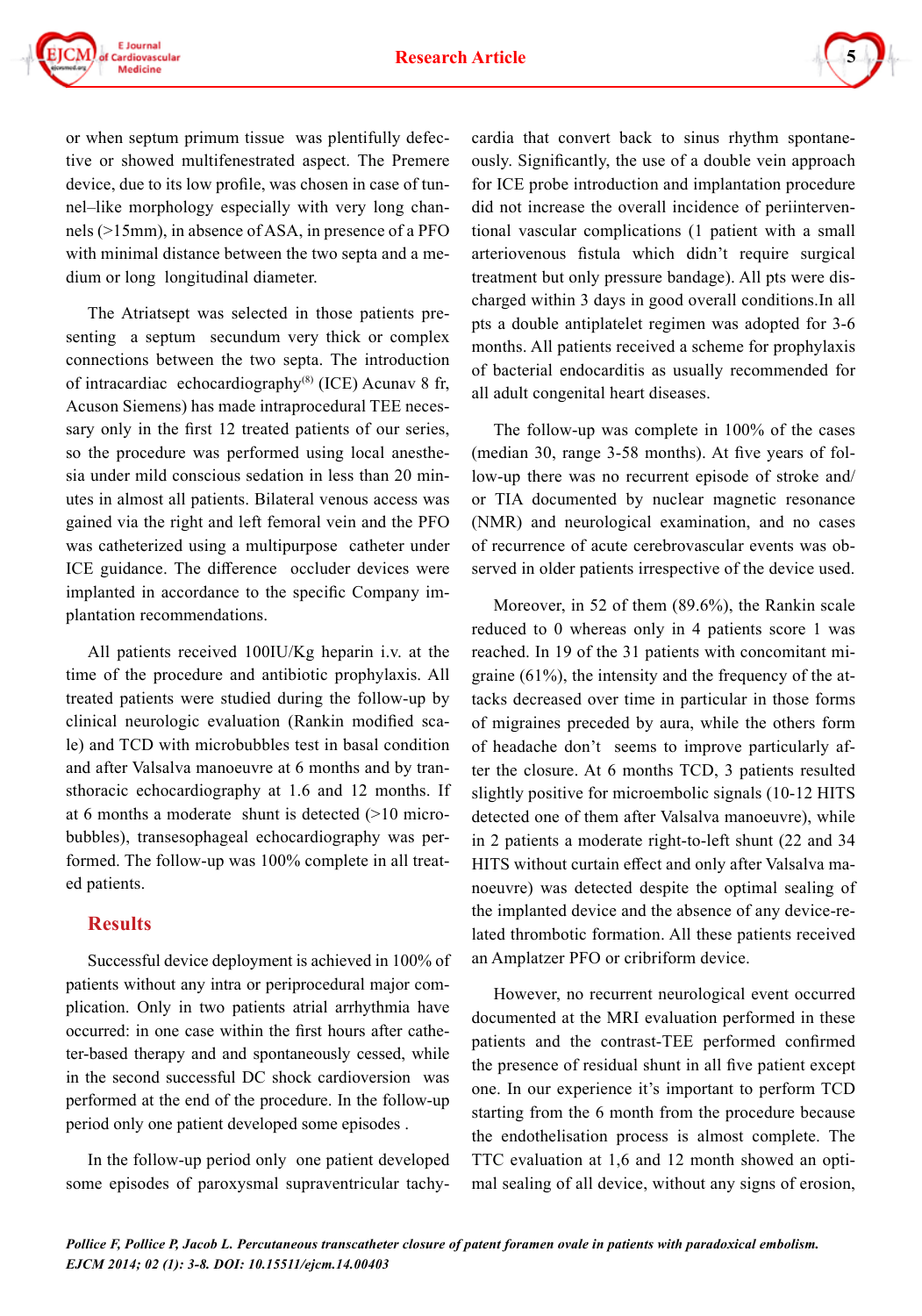



malapposition, dislodgement or incomplete closure and thrombus formation around the device.

#### **Discussion**

Stroke represents the major cause of disability in most European populations, contributing in large part to the escalating costs of health care. In particular cryptogenic stroke is a devastating experience since affected young, full force, healthy persons and their familial entourage. $(9,10)$  Form this point of view, it's important to offer a safe and less invasive therapeutic chance to these kind of patients that minimizes the treatment and allows the patient to timely undergo rehabilitation program. Our experience suggests that percutaneous treatment of PFO appears safe and beneficial for secondary prevention since it is able to prevent the clinical recurrence of acute cerebrovascular events reducing the incidence of these latter nearly to 0% and making our results comparable or less frequent to others surveys.(11,12) This is true also in elderly treated patients.

Moreover, the remarkable improvement of the Rankin scale in patients admitted with stroke diagnosis (who are the majority), demonstrated that the catheterbased therapy is effective not only for secondary prevention but also in terms of improvement of considerable improvement in migraine attacks frequency and or intensity after PFO closure (61%), especially in those patients whose migraine is preceded by aura, is in line with the literature data $(13,14)$  and can offers in some cases a cure since migraine represents today an important health problem accounting for a high social cost due to the fact that heavily affect the quality of life, not to mention that, some observational studies reported that migraine may be for itself a risk for subclinical brain lesions and stroke.(15) The principal determinant of a successful procedure is the choice of the appropriate device for the specific morphology of the defect.

Our experience suggests that the effectiveness of each kind of occluder device is likely to depend form different anatomy of the defect. The foramen ovale has a various anatomic configuration, and therefore the transesophagel echocardiographic evaluation prior of treatment is essential for the catheter-based strategy. The morphology of foramen ovale show a remarkable variability from case to case, both from a pathological and echocardiographic point of view. Some aspects can have great relevance form a clinical and or technical point view in relation to a possible closure procedure and therefore must be carefully investigated by transesophageal evaluation. When the defect has a tunnel-like morphology especially with very long channels (>15 mm), in absence of ASA, or when minimal distance between the two septa and a medium or long longitudinal diameter are found, the most performing device in terms of lower mechanical impact over interatrial septum is, the Premere occluder device; this latter has demonstrated its validity also during the follow-up period since no residual shunt was detected at TCD evaluation in all 27 patients that received it and all the patients remained asymptomatic.

Similar good performance showed the Atriasept and Biostar device even thought a small number of patients received them. Notably the Atriasept device due to its high flexibility is especially suitable for very thick septum secundum until some pictures of "lipomatous septum" observed, in which the thickness is more than 1 cm. On the other hand, five patients revealed in the follow-up period a residual right-to-left shunt, remaining however asymptomatic, and all received an Amplatzer device. In all these patients the PFO was associated with ASA. This finding can be partially explained by the consideration that the complexity of the atrial defect, the larger PFO diameter, a multifenestrated anatomy and the associaton with ASA and remnants structures as Eustachian valve and Chiari's network founded in these patients prior to closure has required the use of a device $(3)$ , as the Amplatzer, with an higher mechanical impact and a more ability to stabilize the atrial septum between the two discs of the device.

The presence of ASA is often associated with large tunnel PFO and relevant right-to-left shunt and this seems to increase the risk of stroke in these patients. Infact the coexistence of PFO and ASA results in a twoto fourfold increase in the risk of recurrent thromboembolic events in patients with cryptogenic stroke as compared to patients with PFO alone.<sup>(16)</sup> Moreover the aneurysm morphology is more often associated with persistent remnants venous valves that, according with what was recently reported, seems for itself increase the risk for stroke.<sup> $(17)$ </sup> The Chiari's network is a remnant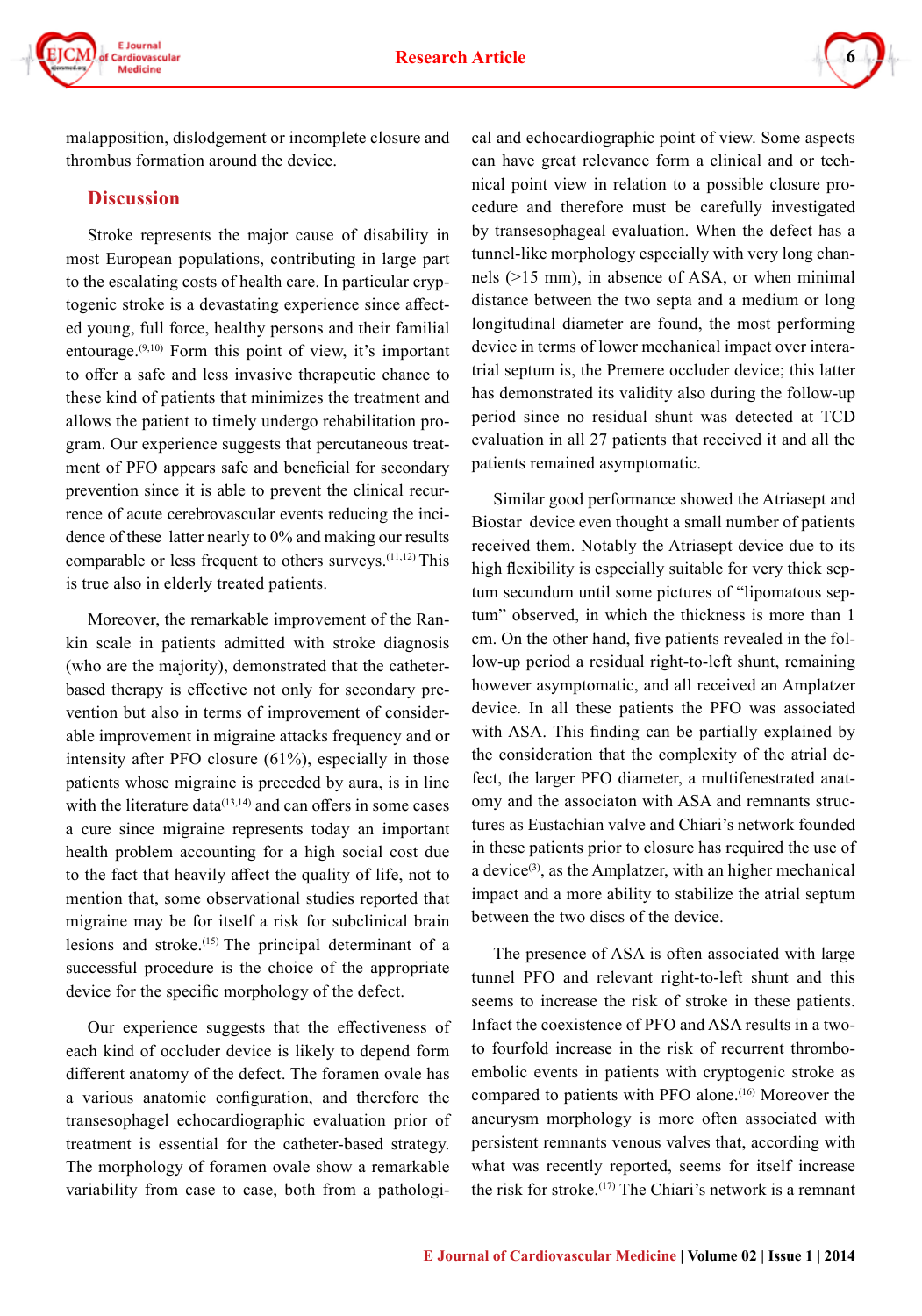

of the right valve of the sinus venosus and is constitutes from a network of thin filaments poorly echoic originates from a region of the eustachian valves with attachment the upper wall of the right atrium or atrial septum, floating inside the right atrium.

The eustachian valve is a membranous structure, with high eco-reflectivity that extends from the junction between the inferior vena cava and right atrium, with in the right atrium, toward the entrance of PFO. The Eustachian valve is considerate reduntant when his lenght exceed 10 mm. A recent study using contrast enhanced TEE found a frequent association between Chiari's network and PFO and between large right-to-left shunting and Chiari's network. This study also detected Chiari's network in 24% of patients with ASA.

Moreover the Chiari's network is more common in cryptogenic stroke patients than in patients evaluated for other indications and it may facilitate paradoxic embolism.(18) In two patients with residual shunt treated with cribrioform Amplatzer device, the analysis performed prior to closure by TEE, showed a septum primum widely defective containing multiple fenestrations: they are small interatrial communications in the context of septum primum, more frequently associated with ASA. They are located in contiguity with the entrance of PFO in the right atrium, or near to the entrance of inferior vena cava in the right atrium, in the inferoposterior portion of the septum primum. They must be carefully sought at TEE since can be a cause of significant residual right-to-left shunt after transcatheter closure of PFO.

In follow-up, we observed that if TCD is negative, no further examination may be necessary; whereas in all cases in which TCD showed a residual shunt, it is advisable to perform a TEE investigation. In conclusion in patient with history of cryptogenic thrombo-embolic events potentially correlated to the presence of PFO a carefully anatomic and functional evaluation of the morphology of the defect with TEE is mandatory for any strategy intended to close the PFO and the associated defects.

On the other hand transcatheter -based therapy in symptomatic patients is a safe and effective procedure and has demonstrated on the medium term follow-up the potential to reduce the risk of recurrent neurological events irrespective of the five devices used appeared basically superior over the others. The present study showed that beside the extensive use of consolidates devices a reasonable good outcome, that required further studies with a larger patient population, was observed in particular with the use of Premere occluder device.